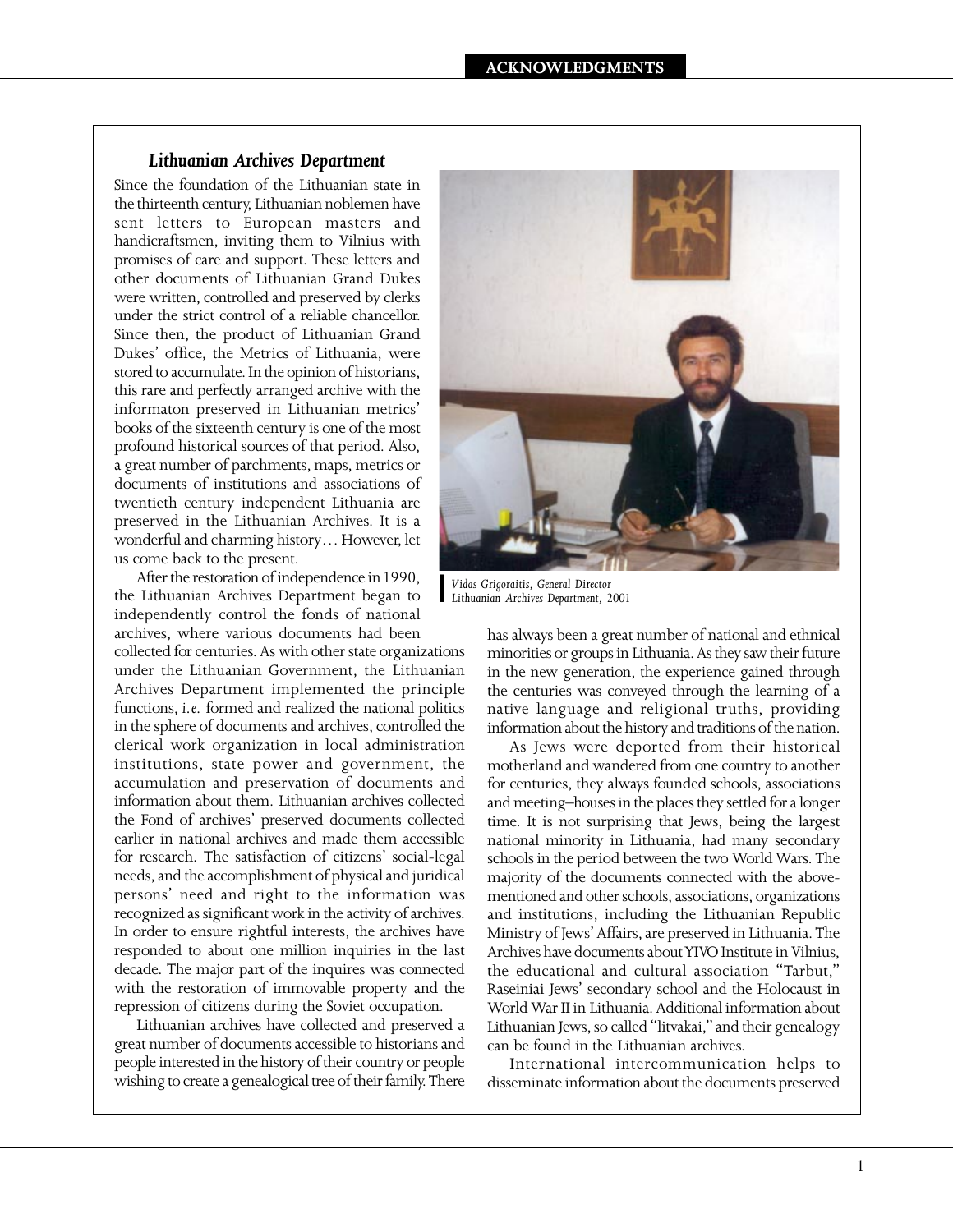in the archives. The archives collaborate with the federal institutions of other countries, especially with U.S. Holocaust Memorial Museum. The documents preserved in Lithuanian archives were introduced in the exhibitions of this museum and the project with the YIVO institute has been completed. As Lithuanian archives' fonds are easily accessible, Lithuanian and foreign researchers work there. In order to make their work even more weighty, the preparation and dissemination of information is fostered. This work is periodically enriched by new publications. One projects especially stands out. In 1999, a joint publishing agreement was made between the Lithuanian Archives Department [and its archives] and Miriam Weiner [Routes to Roots Foundation, Inc.]. As a result, a legal virtual product is introduced to the world. It is an informational book [published on the internet] about the documents in the National Archives of Lithuania, and about the greatest national minority in the period between the two World Wars, the Jews.

In conclusion, I can state that this publication is an ideal result of international collaboration. I would like to thank Miriam Weiner, the colleagues and workers of Lithuanian archives who have prepared a useful publication in the sphere of intercommunication and information presentation.

> *Vidas Grigoraitis, General Director Lithuanian Archives Department Vilnius, Lithuania January, 2002*



*` The archive stacks of YIVO Institute in Vilna, 1930. From left: Dr. I. Gordon, unidentified and M. Edelson (source: YIVO ` Institute for Jewish Research, New York)*